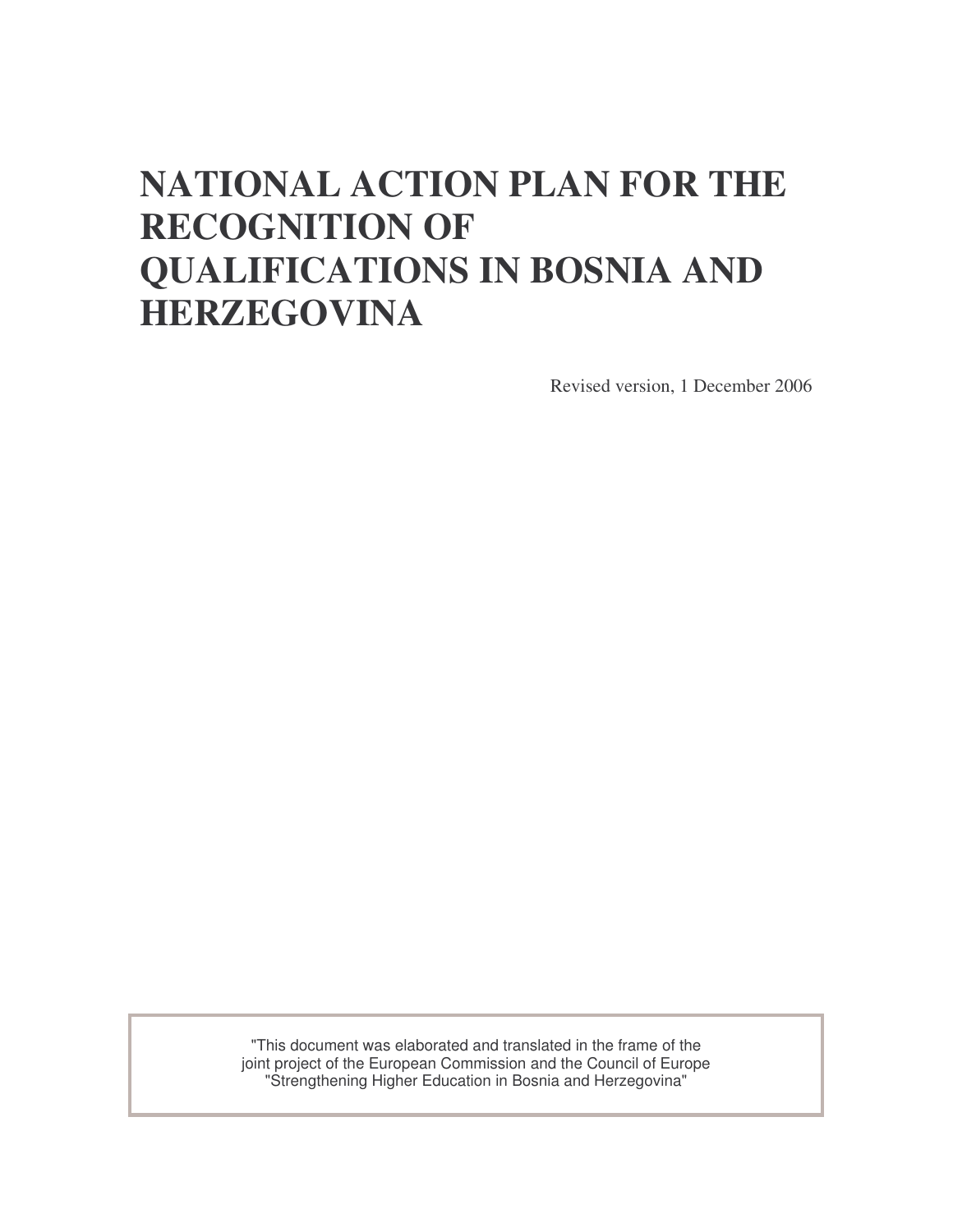# **INTRODUCTION**

In the Bergen Communiqué 46 ministers of education committed themselves to

*draw up national action plans to improve the quality of the process associated with recognition of foreign qualifications. These plans will form part of each country's national action plan for the next Ministerial Conference.*

Within the joint EC/CoE project "Strengthening Higher Education in Bosnia and Herzegovina" a working group was formed in May 2006 to draft the national action plan for improving the quality of the process associated with the recognition of foreign qualifications. The working group includes representatives of education authorities and of higher education institutions in Bosnia and Herzegovina. At its first meeting the task force agreed to divide its work load and establish subgroups in accordance with the structure of guidelines for national action plans<sup>1</sup>.

Taking into account the significance of the implementation of provisions from the Lisbon Recognition Convention the task force drafted the following action plan.

# **1. Legislation**

## *1.1 Lisbon Recognition Convention*

Bosnia and Herzegovina signed the Lisbon Recognition Convention on 17.07.2003. The Convention was ratified by the BiH Presidency on 19.11.2003. (BiH Official Gazette No. 15/03) after both chambers of the BiH Parliamentary Assembly had voted in favour it.

## *1.2 Review of national legislation relevant to recognition*

Since the ratification of the Lisbon Recognition Convention, several legislative reform initiatives in higher education were launched. These include drafting a state level higher education law as well as initiatives at the levels of Entities and cantons.

At the time this action plan is produced the state level higher education law has not been adopted.

Despite these reform initiatives, the legislation regulating recognition issues is largely based on the traditional principles of nostrification. Specific procedures for academic recognition are not stipulated by law.

 $1$  Guidelines for NAP elaborated by the ENIC Bureau, the ENIC Advisory Board and the Lisbon Recognition Convention Committee. The Bologna Follow up Group approved the Guidelines in Vienna on April 7, 2006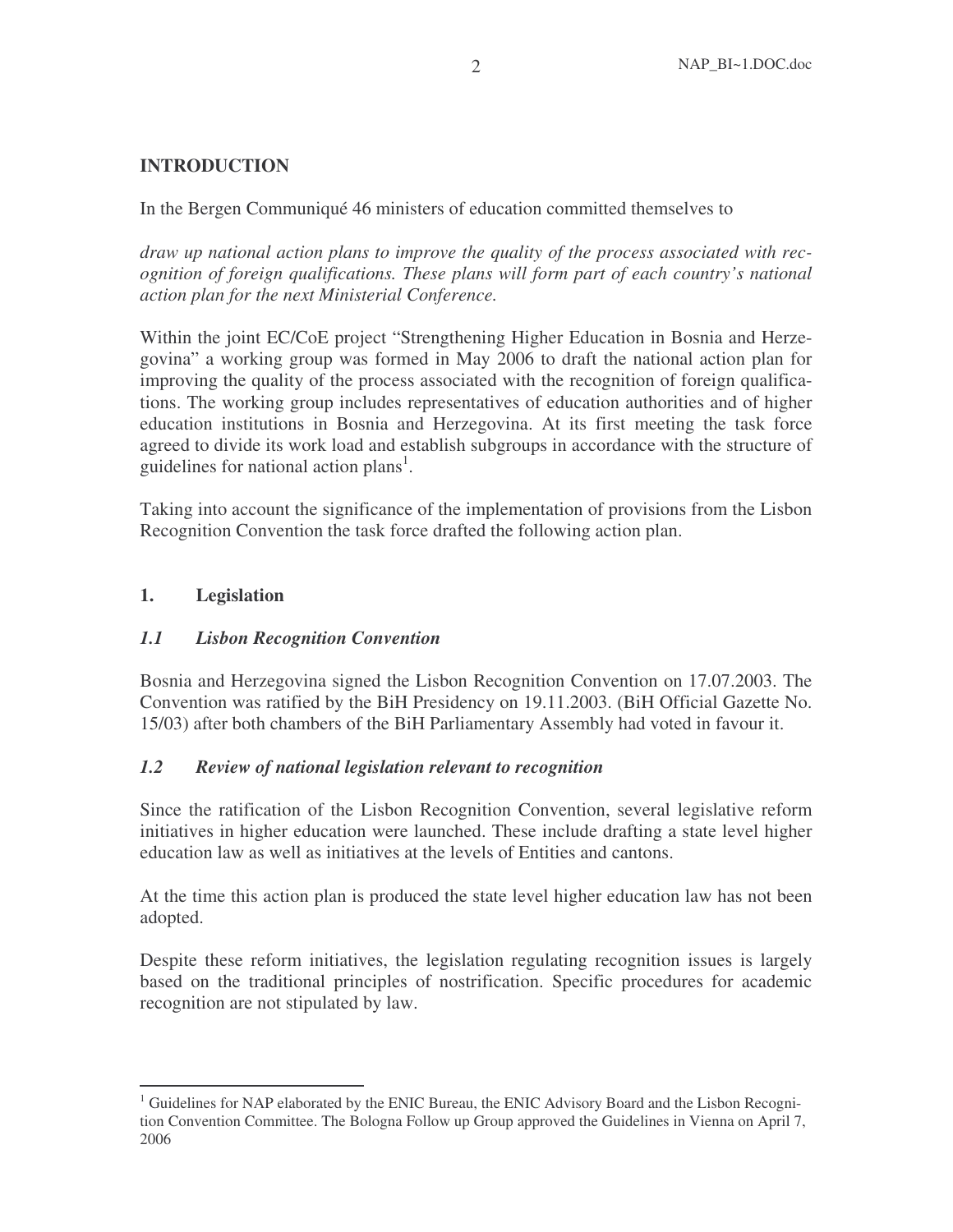**It is recommended** that the BiH Ministry of Civil Affairs coordinates activities with the objective to review the existing legislation and its compliance with the provisions of the Lisbon Recognition Convention and its subsidiary texts. The review should include the current legislation as well as recommendations for the implementation of the principles of the Lisbon Recognition Convention and its subsidiary texts.

The mentioned activities will be conducted through a working group which will be composed of representatives of education authorities and higher education institutions. The foreseen deadline for realisation is one year.

The review should be published and available to all interested parties within the country and abroad.

# *1.3 Bilateral or regional recognition agreements*

**It is recommended** that the working group (1.2) includes existing bilateral and regional agreements for recognition in the review.

# **2. Recognition practice**

# *2.1 Criteria and procedures*

Due to different legislation and a lack of a state level higher education law, the procedures and criteria are not fully in compliance with recommendation on criteria and procedures for the assessment of foreign qualifications and periods of study, adopted in 2001.

**It is recommended** to ensure the implementation of obligations from the Lisbon Recognition Convention for the entire territory of BiH through one law at state level. It is necessary to prescribe identical jurisdictions and procedures for the entire territory, in other words to harmonise legal regulations in a way that ensures equality, and unifies the time frame for processing applications (not longer than 60 days), regardless of which institution is running the process.

**It is recommended** that the BiH ENIC centre has a coordinating role in promoting the implementation of recommendations on criteria and procedures for the assessment of foreign qualifications and periods of study.

# *2.2 Joint degrees*

Also in this area, the legislation is inconsistent and does not specifically refer to criteria and procedures for recognising joint degrees.

# *2.3 Overview of institutional practice*

See 2.1.

## *2.4 Transparency tools for recognition*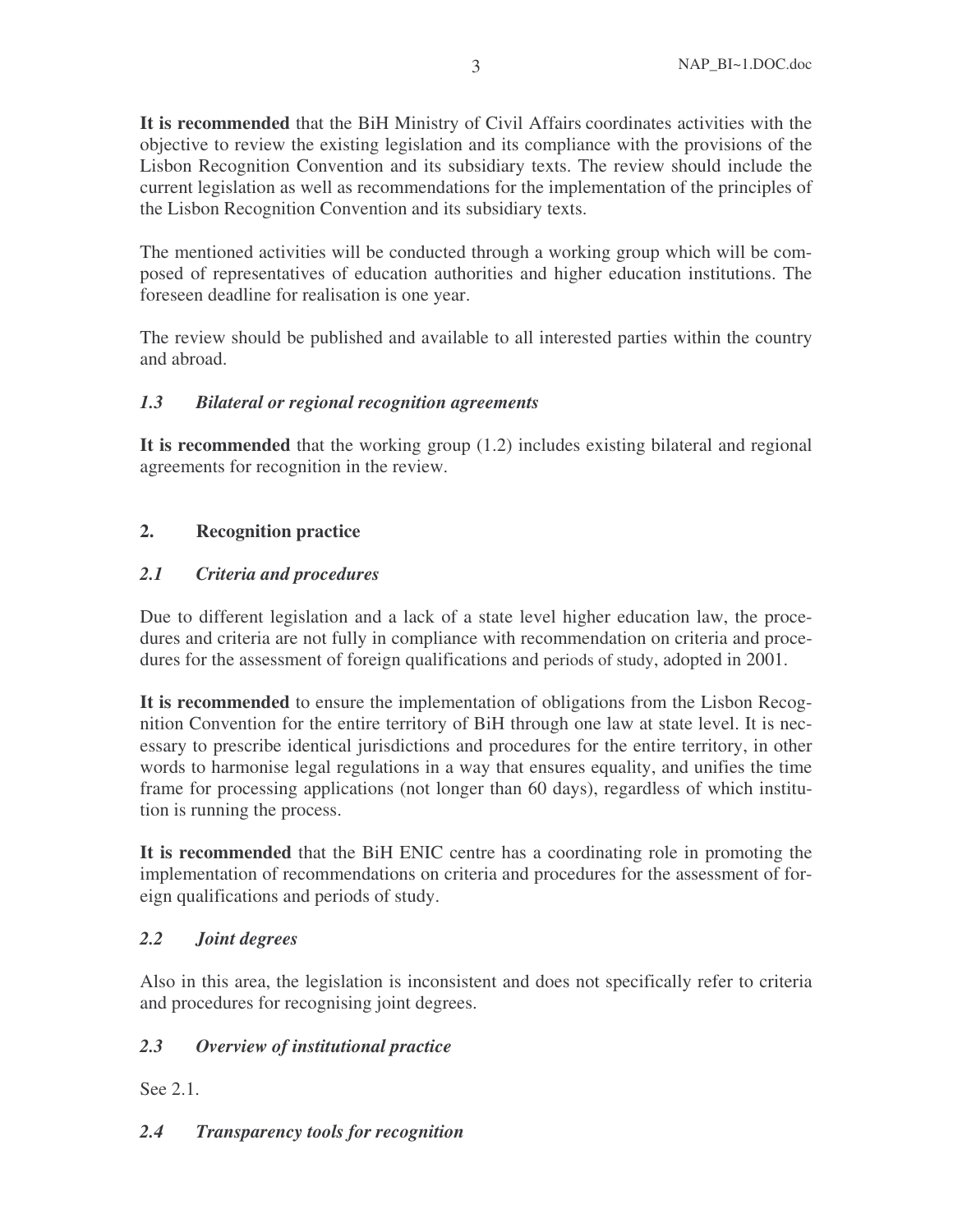In accordance with the Bologna process the majority of higher education institutions introduced ECTS as well as a Diploma Supplement. Some universities have a Diploma Supplement in English language published on their web site.

**It is recommended** to introduce a «transcript of records» in BiH's recognition practice, as one of the commonly recognised documents serving transparency in the recognition of qualifications in the EHEA as well as reaching the Bologna objectives concerning horizontal and vertical student mobility.

## *2.5 Borderless/transnational education*

There is no defined policy at any level (educational authorities/higher education institutions) which regulates the recognition of borderless/transnational qualifications.

# **3. Information provision**

## *3.1 Provision of information on recognition*

In accordance with Lisbon Recognition Convention and the ENIC/NARIC Code of good practice for information provision, which is one of the subsidiary texts of the Lisbon Recognition Convention, the draft of the state level law on higher education foresees the establishment of a Centre for information and recognition in the area of higher education, i.e. a BiH ENIC centre. The centre's foreseen functions are *inter alia:*

- the collection and update of information on education systems and qualifications;
- advisory functions;
- ensuring adequate, reliable and authentic information.

The future BiH ENIC centre should by all means have its own web portal, since this would encompass its full transparency in the country and abroad while also facilitating access to information.

**It is recommended** that the importance of establishing a web portal and its maintenance is taken in consideration when elaboration legal documents that regulate the work of the future BiH ENIC centre, by including the position of an IT expert profile in the foreseen staff structure. This also implies planning an adequate budget.

In this transitional period, until the BiH ENIC centre is established, information on higher education in BiH and higher education institutions are available on the web site of the BiH Ministry of Civil Affairs and the web sites of higher education institutions.

The deadlines foreseen for these measures are certainly related to the adoption of the state law on higher education. Assuming that in the near future the existing draft of the state law on higher education is adopted and taking into account that through projects of the Council of Europe, the European Commission and other donors certain steps have already been made, it can be said that the optimal deadline for the establishment of a func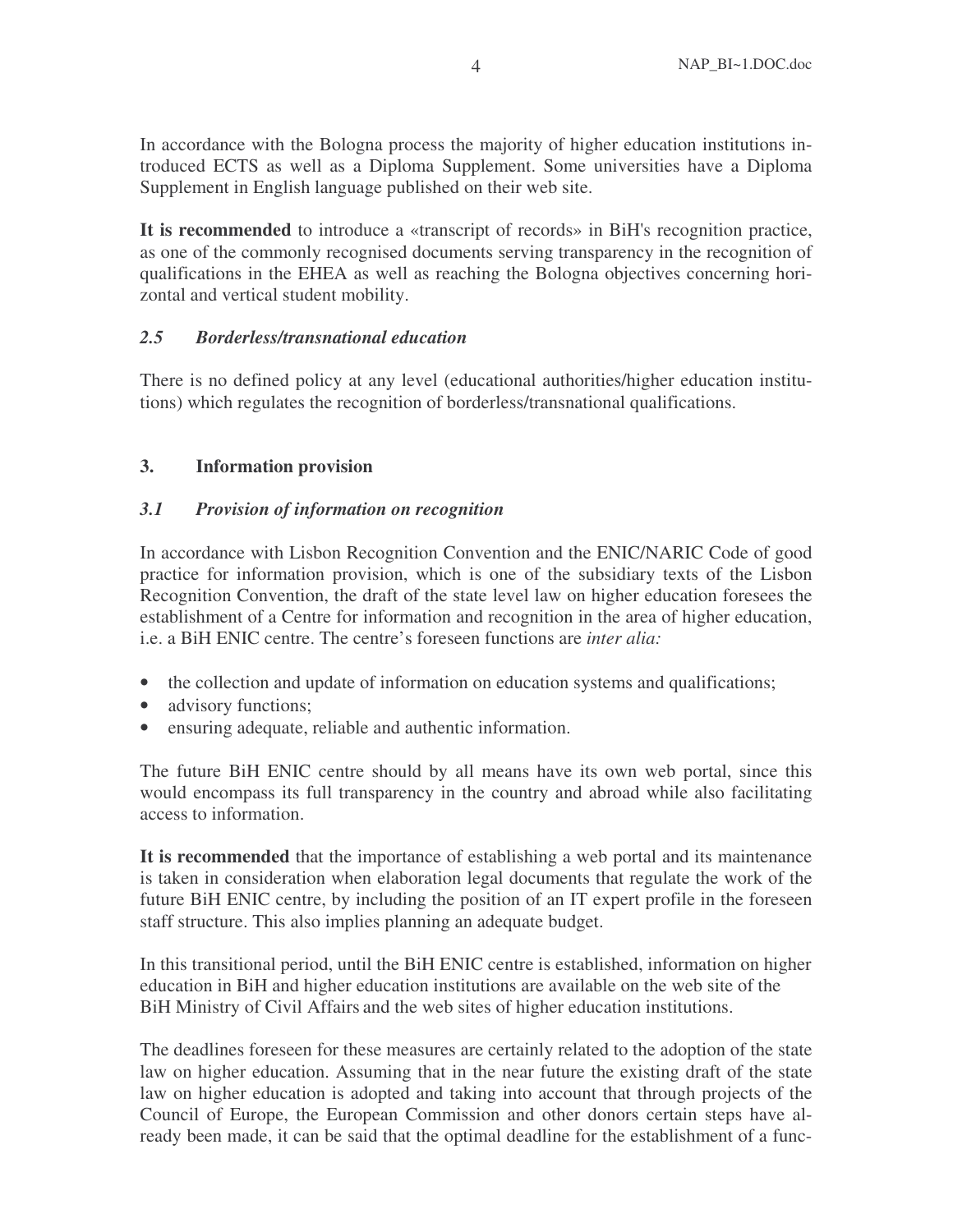tional BiH ENIC centre after the adoption of the state law on higher education is one year.

## *3.2 Information package for applicants*

Due to the currently rather fragmented situation in the BiH higher education area, as referred to in item 2.1, the approach to the provision of an information package for applicants varies across the country. It is the universities and faculties that are directly addressed by an applicant, who provide information, in most cases on ad hoc basis, regarding the conditions for the recognition of qualifications through their offices.

**It is recommended** that the future BiH ENIC centre develops a template for information packages that is made available to applicants. The purpose of the information package is, first of all, to familiarise applicants with the recognition procedure in a simple and easily understandable way. The package should include:

- A listing of documents the applicant is obliged to submit for the purpose of recognition (verified copies, translations of originals, CV, ID, information on the higher education institution's conditions).
- The information package should contain one part explaining the purpose of recognition, in other words, an applicant should always indicate for which purpose he/she requests recognition.
- The duration of the evaluation process
- The information on who performs the evaluation
- The information on who takes the final decision
- The applicant's rights
- Prices/fees

## **4. Structures**

## *4.1 National information centre*

Due to the obligations taken from Lisbon Recognition Convention and the participation in the Bologna process i.e. the shown commitment of Bosnia and Herzegovina to have all its institutions participate in the creation of a European Higher Education Area, certain steps have already been taken in the area of information collection. Within the Ministry of Civil Affairs a small team has been established with the support of the international community to start collecting information on higher education in BiH. Outcomes achieved so far: relevant legal documents and regulations and bilateral agreements are being collected, systematic collection of information on the higher education in progress, participation in the ENIC-NARIC network.

In terms of its responsibilities the role of future ENIC centre in Bosnia and Herzegovina will be advisory i.e. it will serve education authorities and higher education institutions in facilitating recognition procedures. The final decision on recognition should be made by the relevant education authorities or higher education institutions.